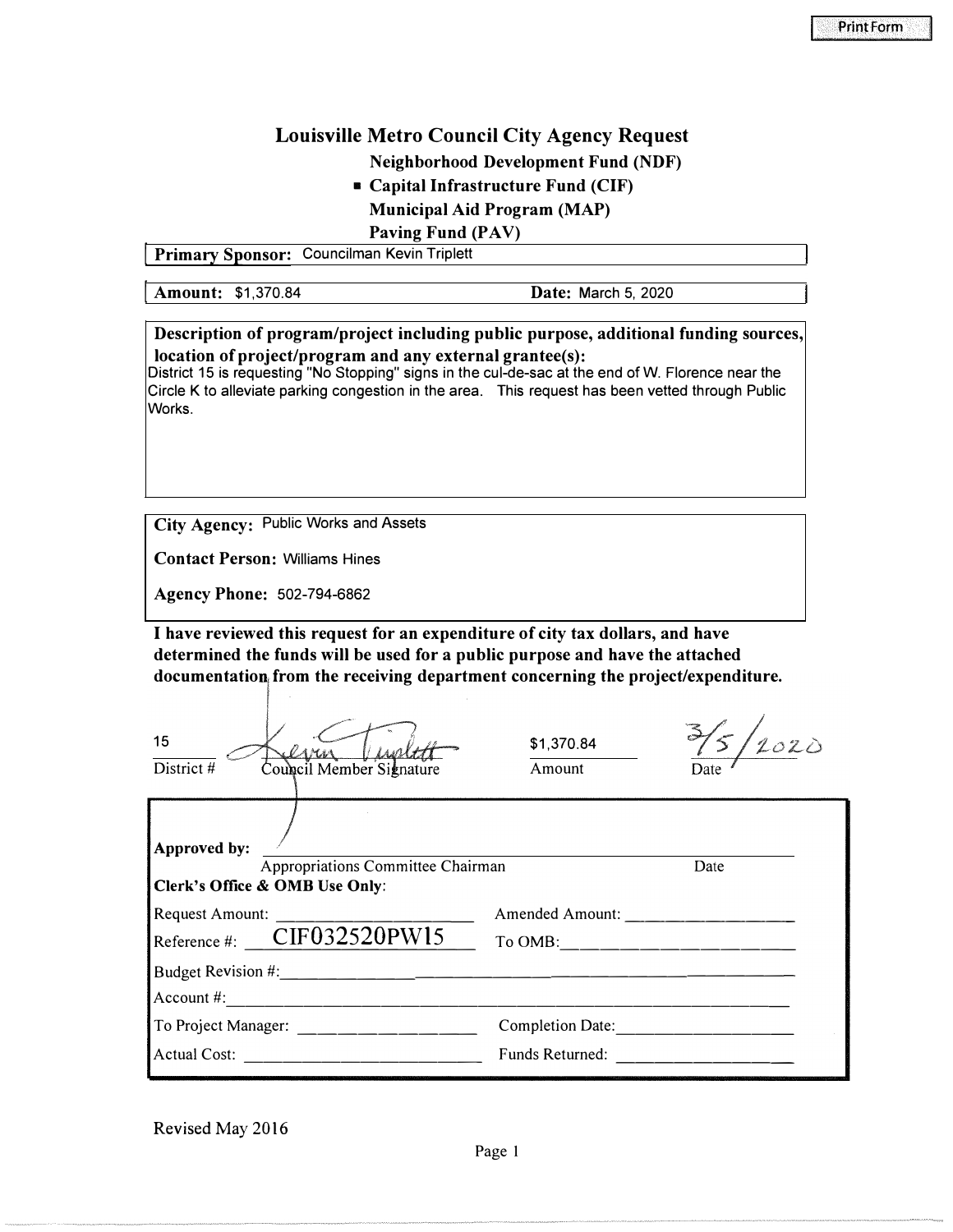| NDF, CIF, MAP OR PAV INTERAGENCY CHECKLIST                                                                                                                              |                  |  |
|-------------------------------------------------------------------------------------------------------------------------------------------------------------------------|------------------|--|
| <b>Interagency Name:</b><br><b>Public Works</b>                                                                                                                         |                  |  |
| "No Stopping" signs on Florence<br><b>Program/Project Name:</b>                                                                                                         |                  |  |
|                                                                                                                                                                         | <b>Yes/No/NA</b> |  |
| <b>Request Form:</b> Is the Request Signed by all Council Member(s)<br><b>Appropriating Funding?</b>                                                                    | Yes              |  |
| <b>Request Form:</b> If matching funds are to be used, are they disclosed with<br>account numbers in the request form description?                                      | <b>NA</b>        |  |
| <b>Request Form:</b> If matching funds are to be used, does the amount of<br>the request exclude the matching fund amount?                                              | <b>NA</b>        |  |
| <b>Request Form:</b> If other funds are to be used for this project, are they<br>disclosed with account numbers in the request form description?                        | <b>NA</b>        |  |
| Funding Source: If CIF is being requested, does Metro Louisville<br>own/will own the real estate, building or equipment? If not, the<br>funding source is probably NDF. | Yes              |  |
| Funding Source: If CIF is being requested, does the project have a useful<br>Yes<br>life of more than one year? If not, the funding source is probably NDF.             |                  |  |
| <b>Ordinance Required:</b> Is the NDF request to a Metro Agency greater than<br>\$5,000? If so, an ordinance is required.                                               | <b>No</b>        |  |
| <b>Ordinance Required:</b> Is the request a transfer from NDF to cost center?<br>If so, is the amount given for the fiscal year \$25,000 or less?                       | <b>No</b>        |  |
| Supporting Documentation: Does the attachment include a valid<br>estimate and description of cost?                                                                      | Yes              |  |

**Submitted by: \_\_\_\_\_\_\_\_\_\_** s \_u\_g\_ e

h h \_ \_

 $s = \frac{1}{2}$ 

**Date:** Mar 5, 2020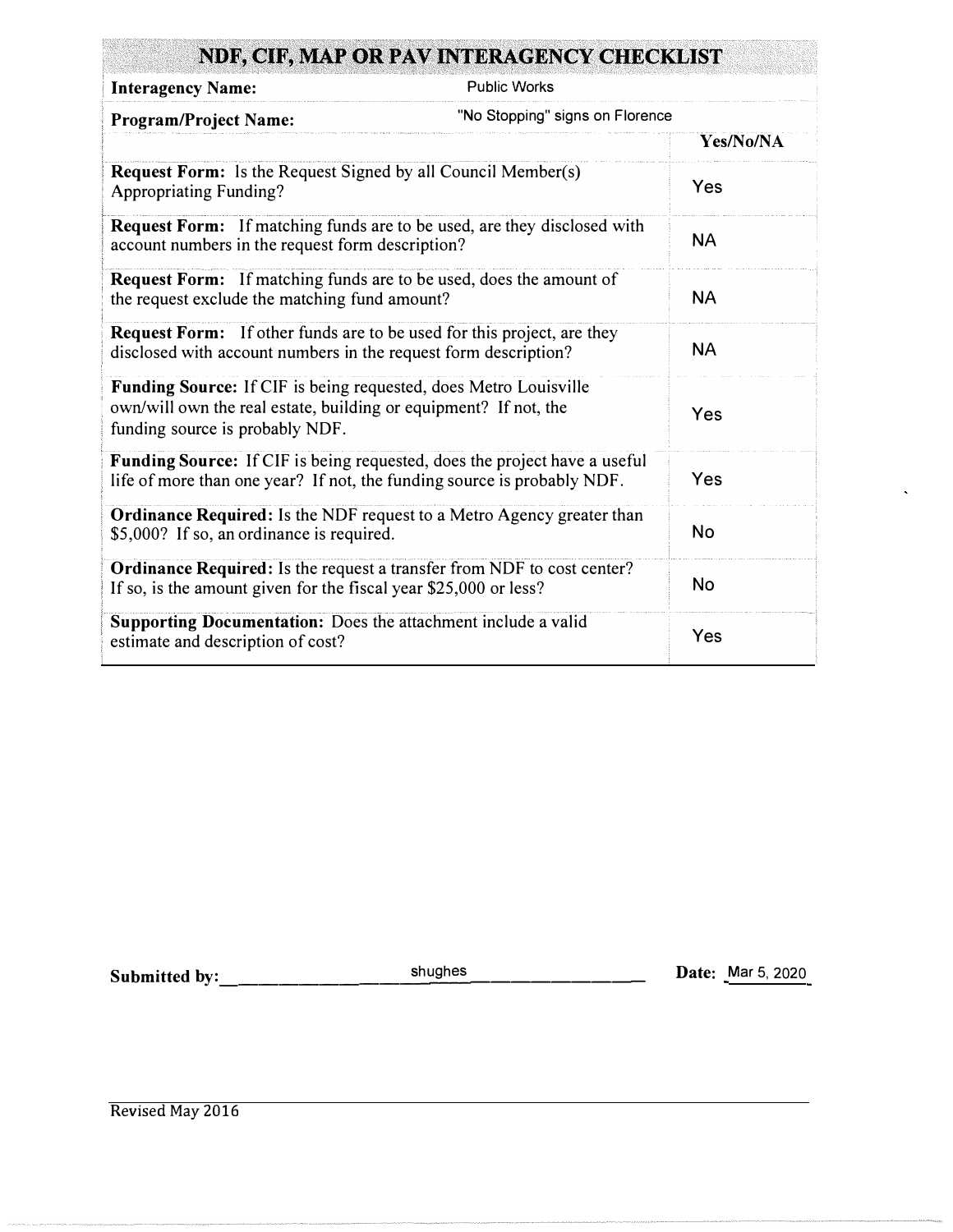# **Luckett, Daniel R**

| From:    | Brown, Jeffrey E                        |
|----------|-----------------------------------------|
| Sent:    | Wednesday, March 4, 2020 10:52 AM       |
| To:      | Luckett. Daniel R                       |
| Subject: | RE: No Parking Signs- *SR-SIGN-20-19818 |

Public Works will accept funds for the fabrication and installation of the No Parking signs

Jeffrey Brown, PE

**From:** Luckett, Daniel R <Daniel.Luckett@louisvilleky.gov> **Sent:** Thursday, February 27, 2020 10:59 AM **To:** Brown, Jeffrey E <Jeffrey.Brown@louisvilleky.gov> **Subject:** FW: No Parking Signs- \*SR-SIGN-20-19818

Thank you for this estimate! I have to confirm with the Councilman however will you accept the funds from our District 15 office to facilitate these signs and installation?

 $\sim 10^{11}$  m  $^{-1}$ 

where the contract of

**From:** Hines, William A **Sent:** Wednesday, February 26, 2020 12:36 PM **To:** Luckett, Daniel R; Sparks, Stuart; Brown, Jeffrey E; Grothaus, Seth T; Jennings, Patricia A; Roades, Bonnie J **Subject:** RE: No Parking Signs- \*SR-SIGN-20-19818

### **Cost estimate**

- (6) 12xl8" signs \$181.44
- **(6)** 1 Oft posts \$150
- **(6)** anchor sleeves 59.40
- Installation materials & labor \$940
- **• Total cost \$1,370.84**

#### **William A. Hines** Ill

Labor Supervisor Louisville Metro Public Works & Assets Signs & Markings Division 3507 Newburg Rd Louisville. KY 40218 Phone: (502) 794-6862 Fax: (502) 458-4868 https://louisvilleky.gov/ **Error! Filename not specified.** 

1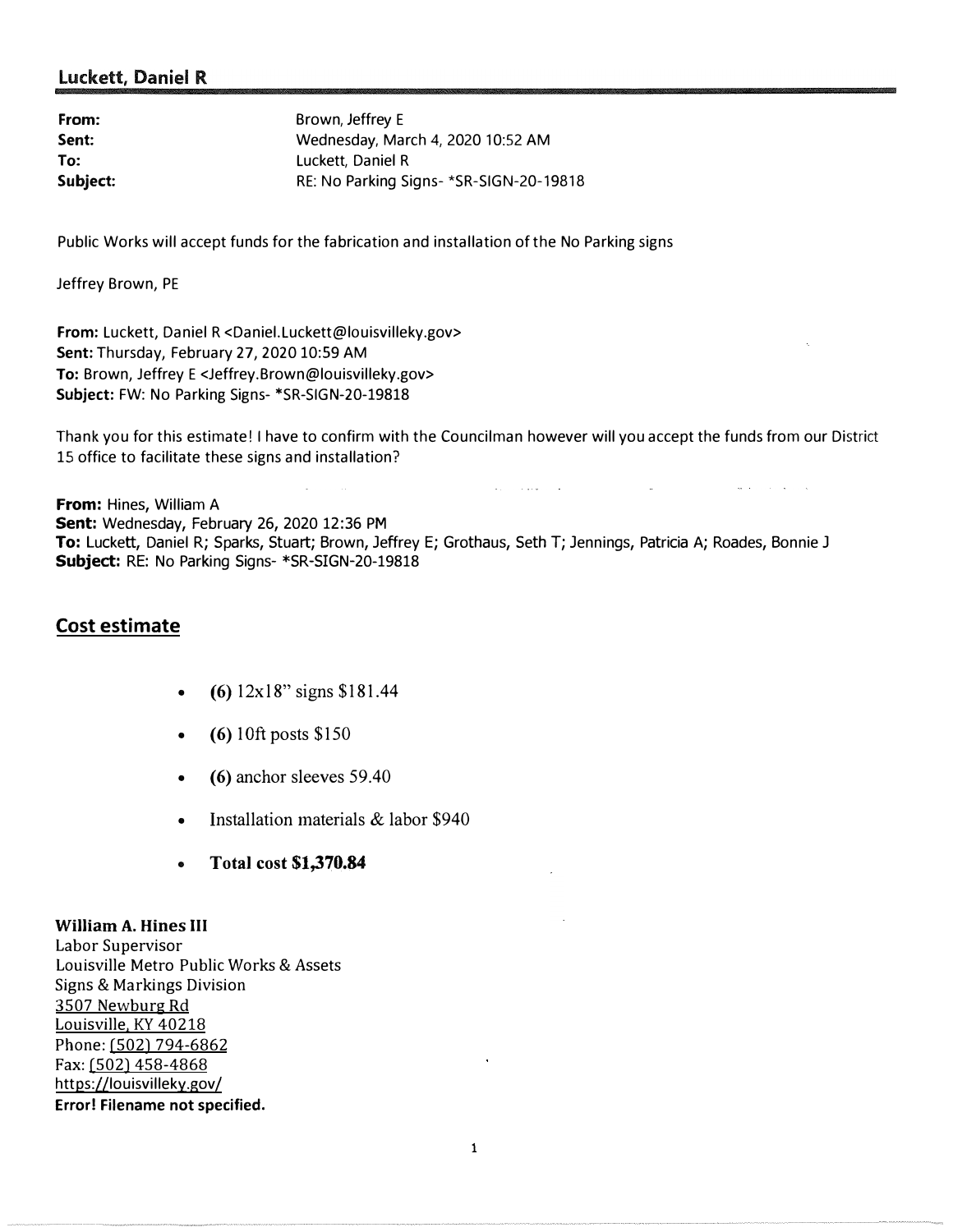## **Luckett, Daniel R**

| From:    | Hines, William A                                                                             |
|----------|----------------------------------------------------------------------------------------------|
| Sent:    | Wednesday, February 26, 2020 12:36 PM                                                        |
| To:      | Luckett, Daniel R; Sparks, Stuart; Brown, Jeffrey E; Grothaus, Seth T; Jennings, Patricia A; |
|          | Roades, Bonnie J                                                                             |
| Subiect: | RE: No Parking Signs- *SR-SIGN-20-19818                                                      |

### **Cost estimate**

- **(6)** 12x18" signs \$181.44
- **(6)** 10ft posts \$150
- **(6)** anchor sleeves 59.40
- Installation materials & labor \$940
- **Total cost \$1,370.84**

**William** A. **Hines Ill**  Labor Supervisor Louisville Metro Public Works & Assets Signs & Markings Division 3507 Newburg Rd Louisville. KY 40218 Phone: (502) 794-6862 Fax: (502) 458-4868 https://louisvilleky.gov/

-------- Original message -------- From: "Luckett, Daniel R" <Daniel.Luckett@louisvilleky.gov> Date: 2/26/20 10:28 AM (GMT-05:00) To: "Sparks, Stuart" <Stuart.Sparks@louisvilleky.gov>, "Brown, Jeffrey E" <Jeffrey.Brown@louisvilleky.gov>, "Grothaus, Seth T" <Seth.Grothaus@louisvilleky.gov>, "Jennings, Patricia A" <Patricia.Jennings@louisvilleky.gov>, "Hines, William A" <William.Hines@louisvilleky.gov>, "Roades, Bonnie J" <Bonnie.Roades@louisvilleky.gov> Subject: RE: No Parking Signs- \*SR-SIGN-20-19818

Thank you Stuart! Yes....please get me that cost estimate. Thank you!

**From:** Sparks, Stuart **Sent:** Wednesday, February 26, 2020 10:25 AM To: Luckett, Daniel R; Brown, Jeffrey E; Grothaus, Seth T; Jennings, Patricia A; Hines, William A; Roades, Bonnie J **Subject:** RE: No Parking Signs- \*SR-SIGN-20-19818

Jeff,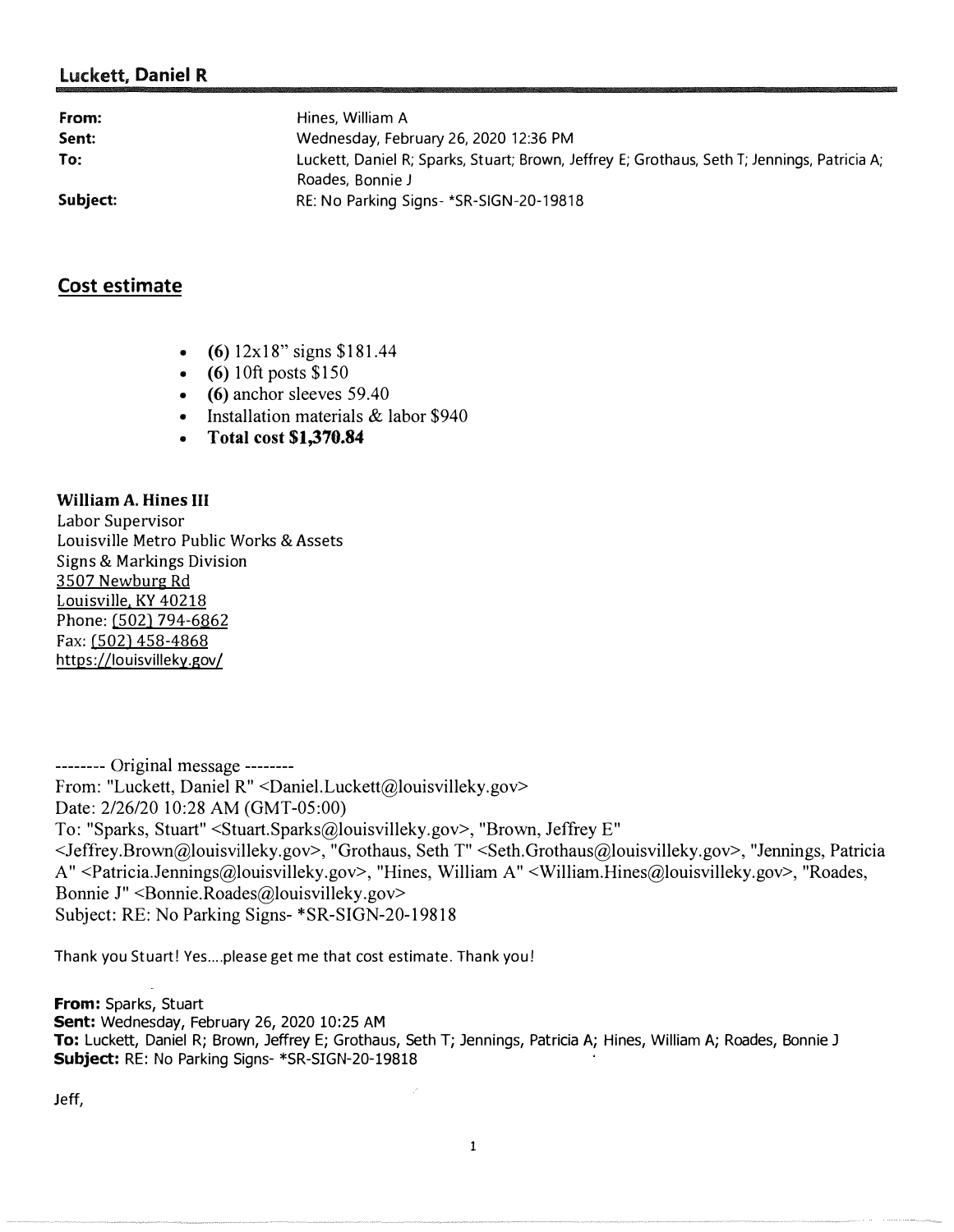We can work up a plan, however, unless the Director approves an increase in budget we are out of no parking sign blanks and we have been out of funding for materials since November. We had some large project costs which ate a significant part of our budget this year. So, even if we get project funding it won't be enough for us to place an order.

Dan,

We will work up a plan and get it in the works ASAP. The section of roadway is approximately 400'. This will necessitate a minimum of (6) no parking anytime signs. This is if we increase the spacing to 200' which is much wider than typical (apx 100' to 150').

William or Patricia,

Can you please provide a cost estimate to install (6) no parking anytime signs on the dead end portion of W Florence Ave?

Thanks,

Stuart Sparks, PE, PTOE Louisville Metro Public Works Traffic Engineering Supervisor Signs and Markings 601 W Jefferson St, Room 8 (502} 574-3650



**From:** Luckett, Daniel R <Daniel.Luckett@louisvilleky.gov> **Sent:** Tuesday, February 25, 2020 4:06 PM To: Brown, Jeffrey E <Jeffrey.Brown@louisvilleky.gov>; Sparks, Stuart <Stuart.Sparks@louisvilleky.gov>; Grothaus, Seth T <Seth.Grothaus@louisvilleky.gov>; Jennings, Patricia A <Patricia.Jennings@louisvilleky.gov>; Hines, William A <William.Hines@louisvilleky.gov>; Roades, Bonnie J <Bonnie.Roades@louisvilleky.gov> **Subject:** RE: No Parking Signs- \*SR-SIGN-20-19818

Thank you all! I need 3-4. Thank you!

**From:** Brown, Jeffrey E Sent: Tuesday, February 25, 2020 2:19 PM **To:** Sparks, Stuart; Grothaus, Seth T; Jennings, Patricia A; Hines, William A Cc: Luckett, Daniel R **Subject:** RE: No Parking Signs- \*SR-SIGN-20-19818

Can you guys work up a plan and cost estimate to install NO STOPPING signs for the cul-de-sac at the end of W Florence Ave?